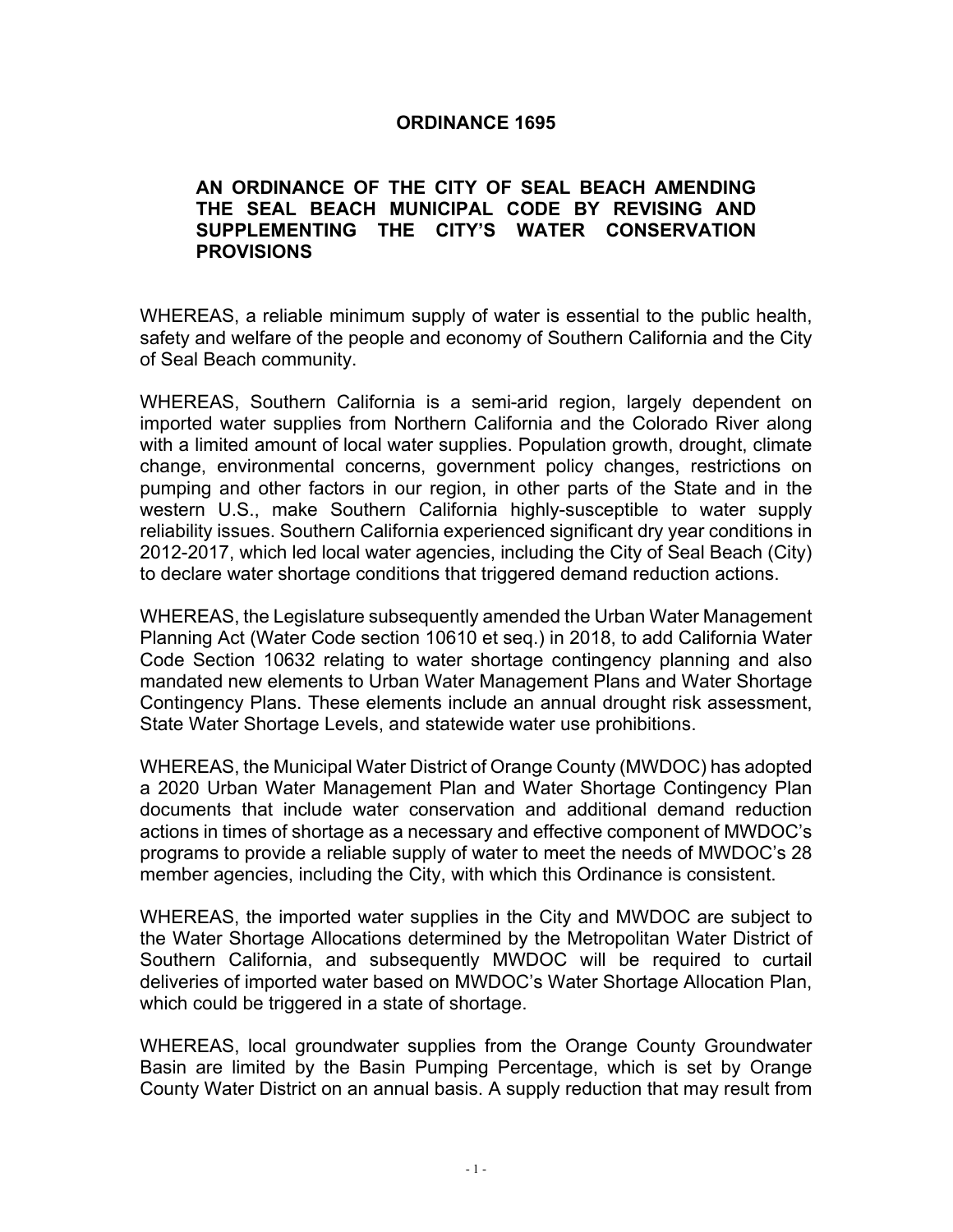the annual Basin Production Percentage will be included in the City's Annual Water Supply and Demand Assessment.

WHEREAS, as of July 2021, both MWDOC and the City are required to prepare an Annual Water Supply and Demand Assessment and Drought Risk Assessment as part of their Urban Water Management Plan for submission to the California Department of Water Resources (DWR). Annually, by July 1<sup>st</sup> of each year, beginning the year following the adoption of the 2020 Urban Water Management Plan. MWDOC and the City are required to monitor, report, and if declared a drought emergency according to their adopted Water Shortage Contingency Plans, then notify DWR, in order to comply with the California Water Code 10632.1 reporting requirements.

WHEREAS, California Water Code Section 353 specifies that a governing body must adopt regulations or restrictions on the delivery and consumption of water within its service area when it declares the existence of an emergency condition.

WHEREAS, California Water Code Section 375 authorizes water suppliers to adopt and enforce a comprehensive water conservation program to reduce water consumption and conserve supplies.

WHEREAS, City Charter Article IV, Sections 412 through 416 set forth the procedures for adoption of City ordinances, and California Water Code Section 375 et seq. and Section 10640 et seq. set forth the public notification, public meeting and public hearing and findings requirements for water providers proposing the establishment of a water conservation program.

WHEREAS, California Water Code Sections 350, et. seq., sets forth the determination and notification procedures for water suppliers seeking to declare a water shortage or a water emergency.

WHEREAS, California Water Code Section 356 allows for the adoption of regulations and restrictions that include discontinuance of service as an enforcement option where a water shortage emergency condition has been declared.

WHEREAS, California Water Code Section 377 authorizes water suppliers to enforce a comprehensive water conservation program to reduce water consumption through establishment of non-compliance charges and other penalties, subject to advance notification to water users.

WHEREAS, Health and Safety Code Section 5471 authorizes the City to apply charges or fees to persons or entities that fail to comply with any provision of this Ordinance in order to recover administrative and enforcement costs due to noncompliance (including but not limited to notices, postings, hearings, water waste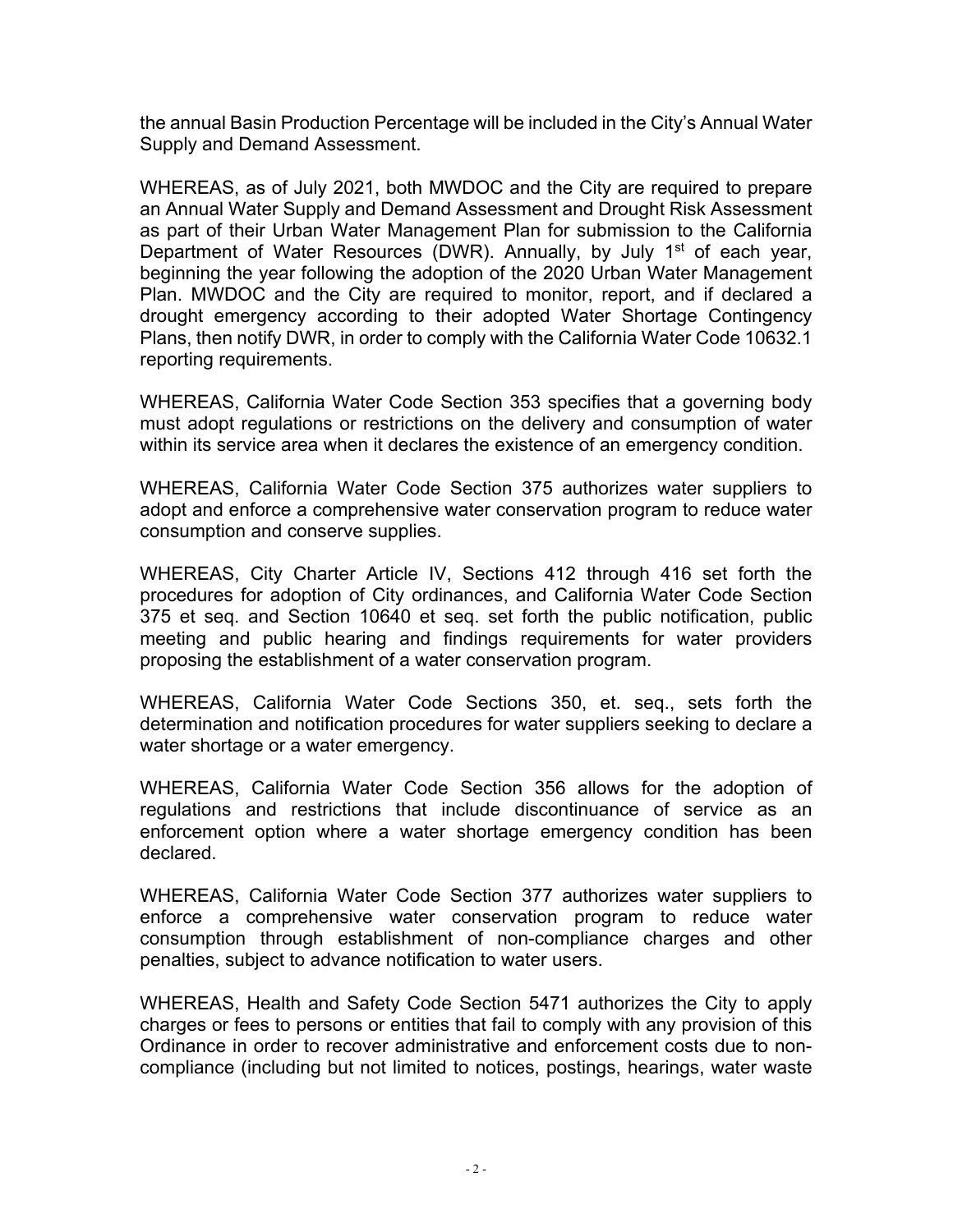violations, water shortage demand reduction measures, shut offs, account management, data collection).

WHEREAS, California Water Code Section 370, et. seq., authorizes water suppliers to adopt water allocation programs for water users and allocation-based conservation water pricing.

WHEREAS, California Water Code Sections 13550 and 13551 declare a statewide policy that the use of domestic water for irrigation purposes when reclaimed (recycled) water is available constitutes a waste or unreasonable use of water within the meaning of the State Constitution.

WHEREAS, the adoption and enforcement of a Water Shortage Contingency Response Ordinance is necessary to manage the City's water supply short- and long-term and to minimize and/or avoid the effects of drought and water shortage within the City. Such a program is essential to ensure a reliable and sustainable minimum supply of water for public health, safety and welfare.

WHEREAS, the City Council adopts this Ordinance in accordance with the Seal Beach Charter pursuant to the City's authority over municipal affairs as a charter city under California Constitution, Article XI, Section 5; the City's police power under California Constitution Article XI, Section 7; and pursuant to state law including California Constitution, Article X, Section 2, Water Code Section 370 et seq. and Water Code Section 10620 et seq.

NOW, THEREFORE, THE CITY COUNCIL OF THE CITY OF SEAL BEACH DOES HEREBY ORDAIN AS FOLLOWS:

**SECTION 1.** The City Council finds this Ordinance 1695 establishes reasonable water management requirements necessary to conserve water, enable effective water supply reliability planning, assure reasonable and beneficial use of water, prevent waste of water, prevent unreasonable use of water, and maximize efficient use of water within the City.

This Ordinance establishes:

- 1. Permanent water conservation measures designed to increase water-use efficiency during non-shortage conditions.
- 2. Regulations to be implemented during times of declared water shortages or water shortage emergencies.
- 3. Six Water Shortage Levels that are most often triggered due to drought conditions to provide defined response actions that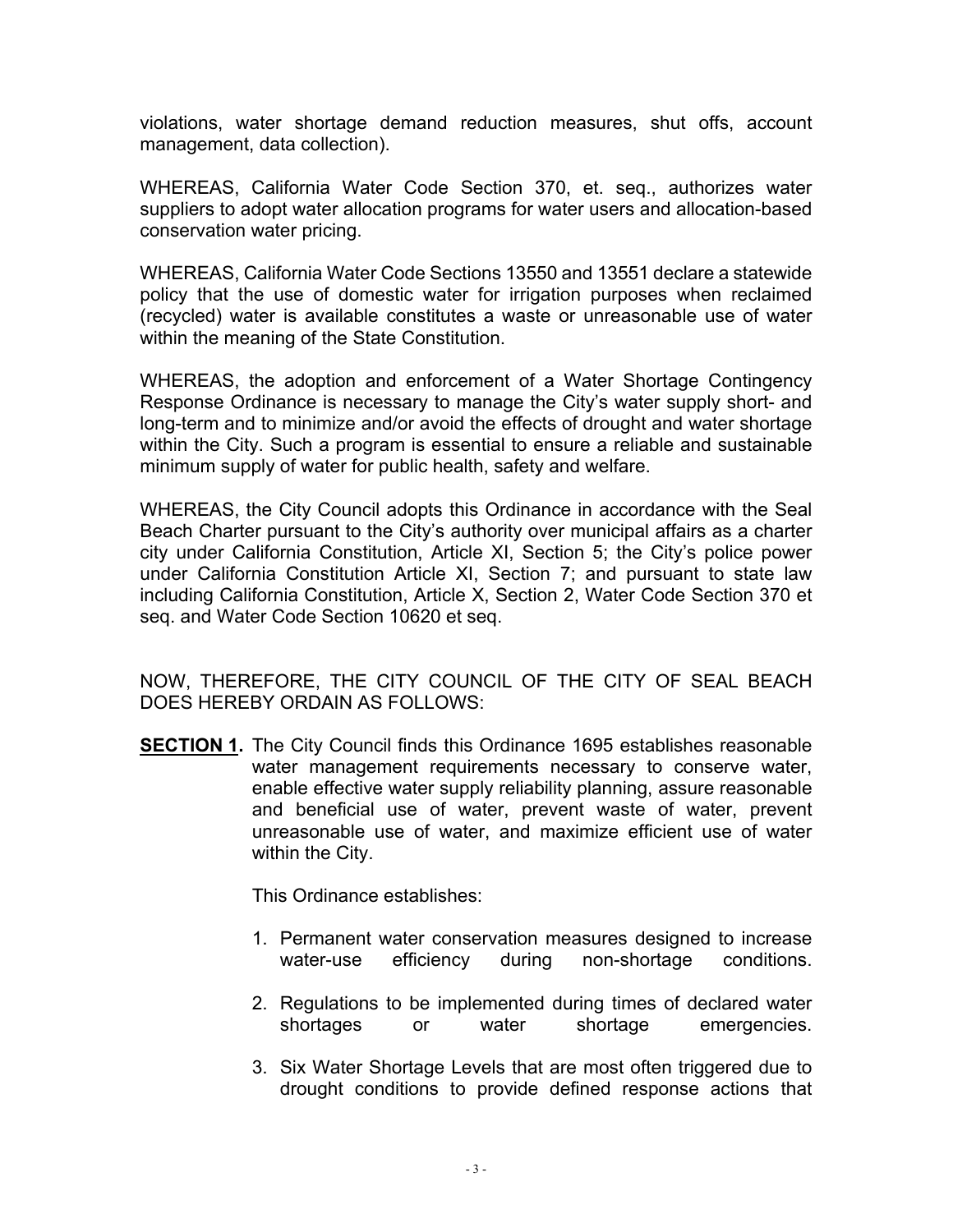consist of increasing water use restrictions and demand reduction actions as a result of worsening drought or emergency conditions and decreasing supplies.

- **SECTION 2.** Chapter 9.35 ("Water and Water Conservation") of Title 9 of the Seal Beach Municipal Code is hereby retitled as "Water."
- **SECTION 3.** Sections 9.35.095 through 9.35.170 of Chapter 9.35 of Title 9 of the Seal Beach Municipal Code are hereby repealed in their entirety and removed from the Municipal Code.
- **SECTION 4:** A new Chapter 9.37 entitled "Water Shortage Contingency Response" is hereby added to Title 9 of the Seal Beach Municipal Code to read as follows:

#### **"Chapter 9.37 Water Shortage Contingency Response**

#### **9.37.005 Definitions**

- A. For the purposes of this chapter, the following words and phrases shall mean:
	- 1. **Annual Water Supply and Demand Assessment:** a determination of the near-term outlook for supplies and demands and how a perceived shortage may relate to the Shortage Level response actions as defined in the Water Shortage Contingency Plan in the current calendar year.
	- 2. **City:** the City of Seal Beach.
	- 3. **Demand Reduction Actions:** education, incentive or regulatory actions taken by the City to reduce water demand in its service area during times of shortage. Demand reduction actions preplanned to prepare for a water shortage as presented in Table 8-2 of the City's Water Shortage Contingency Plan.
	- 4. **Director:** director of public works/city engineer or the designee thereof.
	- 5. **DWR:** California Department of Water Resources.
	- 6. **Local Health Agency:** Orange County Health Department.
	- 7. **MWDOC:** the Municipal Water District of Orange County.
	- 8. **Water Conservation Measure:** restrictions enforceable to address progressive levels of water shortage, including but not limited to, Permanent Water Conservation Measures, Water Shortage Level mandatory water conservation measures and demand reduction actions as defined in this chapter or the City's Water Shortage Contingency Plan.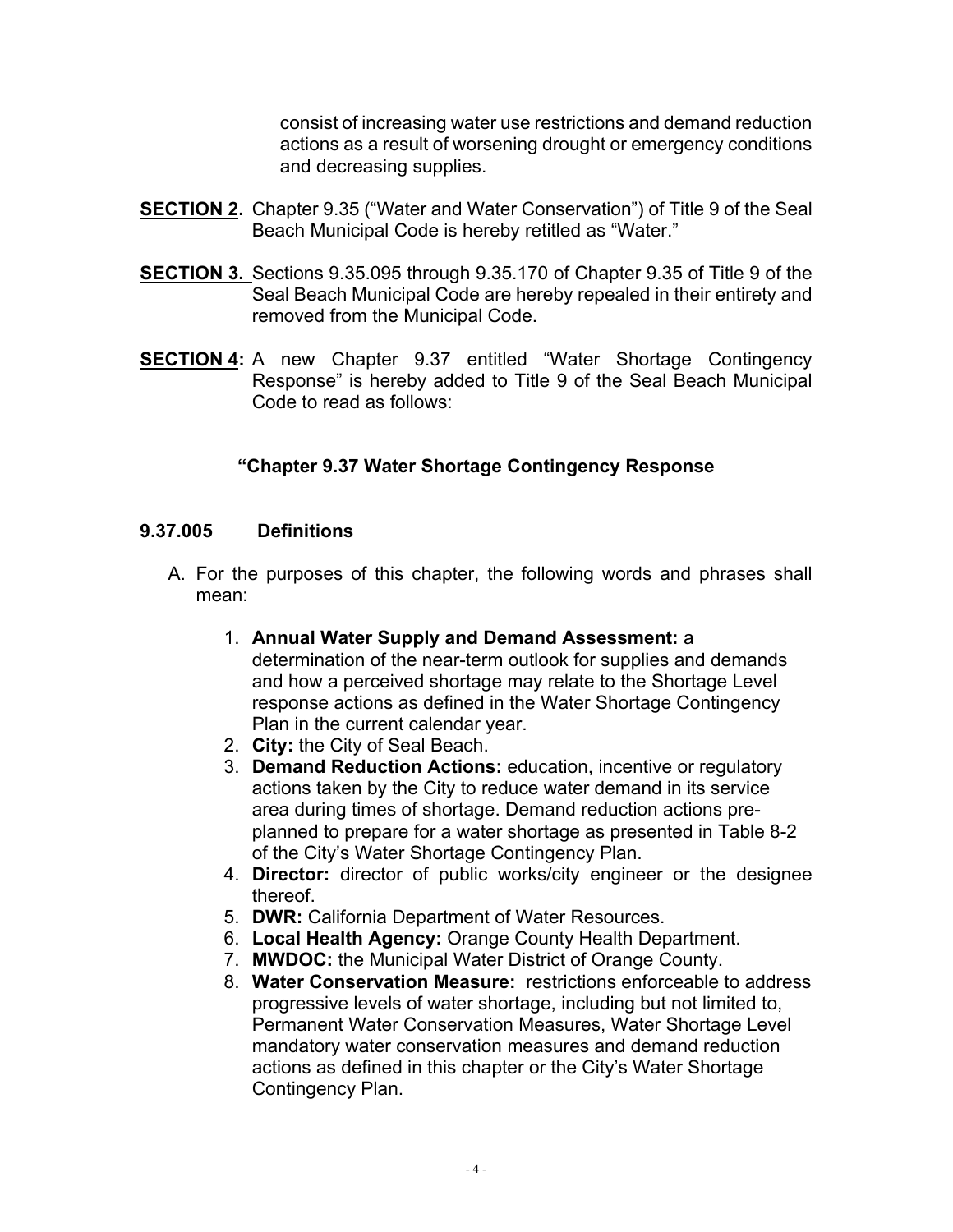- 9. **Water User:** a person who obtains water from the city water system.
- B. Any word or phrase used in this chapter that is defined in the Health and Safety Code Section 116275 or in California Code of Regulations Title 17, Section 7583 and not defined in subsection A shall have the meaning set forth in such state law provision.

## **9.37.010 Applicability**

- A. The provisions of this chapter apply to any person or entity using water provided by the City. This includes individuals, persons, corporations, public or private entities, governmental agencies or institutions, or any other users of City water.
- B. Exemptions. The provisions of the chapter do not apply to any of the following:
	- 1. Water use necessary to protect public health and safety or for essential government services, such as police, fire and similar services.
	- 2. Recycled water use for onsite reuse. Use of recycled water requires a permit that has specific use restrictions, many of which focus on water efficiency. Given such permits and the interest in promoting the use of recycled water as a means to preserve, recycled water is exempt from requirements of this chapter.
	- 3. Water used by commercial nurseries and growers to sustain plants, trees, shrubs, crops or other vegetation intended for commercial sale.
	- 4. Water used from private wells.
- C. This chapter is intended solely to further the beneficial use and conservation of water. It is not intended to implement any provision of federal, state, or local statutes, ordinances or regulations relating to protection of water quality or control of drainage or runoff. Refer to chapter 9.20 for information on storm water management.

#### **9.37.015 Permanent Mandatory Water Conservation Measures**

The City has adopted a Water Shortage Contingency Plan which details demand reduction actions that the City may take to restrict or shall prohibit its customers' consumption of water, including baseline conservation measures to be taken in times of normal water supply conditions. The following permanent water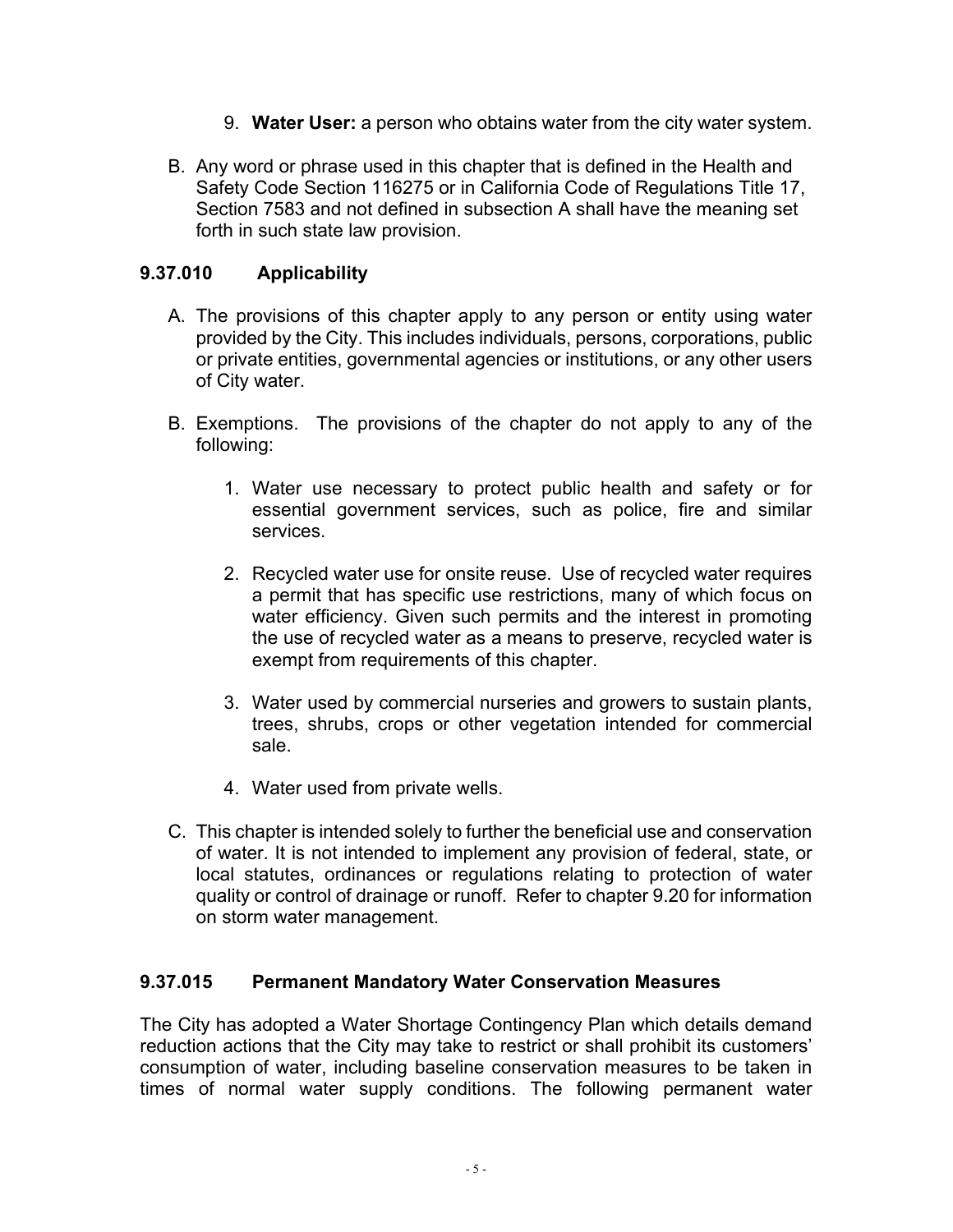conservation measures set forth in this chapter, in support of demand reduction actions as called for in the California Water Code, are effective at all times and are applicable unless repealed by the City Council. Violations of this section shall be considered waste and an unreasonable use of water subject to penalties and fees as appropriate, in addition to any other legal or equitable remedies provided by law.

## A. **Leaks**

Each water user shall repair all leaks from indoor and outdoor plumbing fixture at the user's premises. Such water user shall eliminate any loss or escape of water through breaks, leaks or other malfunctions in the water user's plumbing or distribution system promptly after discovering the leak, but in no case more than 7 days after discovery, unless otherwise permitted in the Water Shortage Contingency Plan demand reduction actions.

# B. **Runoff**

No water user shall cause or allow water to run off landscape areas into the public right-of-way due to incorrectly maintained sprinklers, excessive watering or use.

# C. **Limits on Watering Hours**

No water user shall cause or allow watering or irrigating of the user's lawn, landscape or other vegetated area with potable water between 9:00 a.m. and 5:00 p.m. on any day, except by use of a hand-water shut-off nozzle or device, or for a very short period of time for the limited purpose of adjusting or repairing an irrigation system.

# D. **Limit on Watering Duration**

No water user shall cause or allow watering or irrigating of lawn, landscape or other vegetated area with potable water using a landscape irrigation system or a watering device that is not continuously attended for longer than 15 minutes watering per day per station. Landscape irrigation shall be consistent with Chapter 9.70 (Water Efficient Landscape Ordinance).

## E. **No Washing Down Hard or Paved Surfaces**

No water user shall cause or allow the washing down of hard or paved surfaces, including but not limited to sidewalks, walkways, driveways, parking areas, tennis courts, patios or alleys. Notwithstanding this prohibition, a water user may wash down such surfaces when necessary to alleviate safety or sanitary hazards, and then only by use of a hand-held bucket or similar container, a hand-held hose equipped with a positive self-closing water shut-off device, a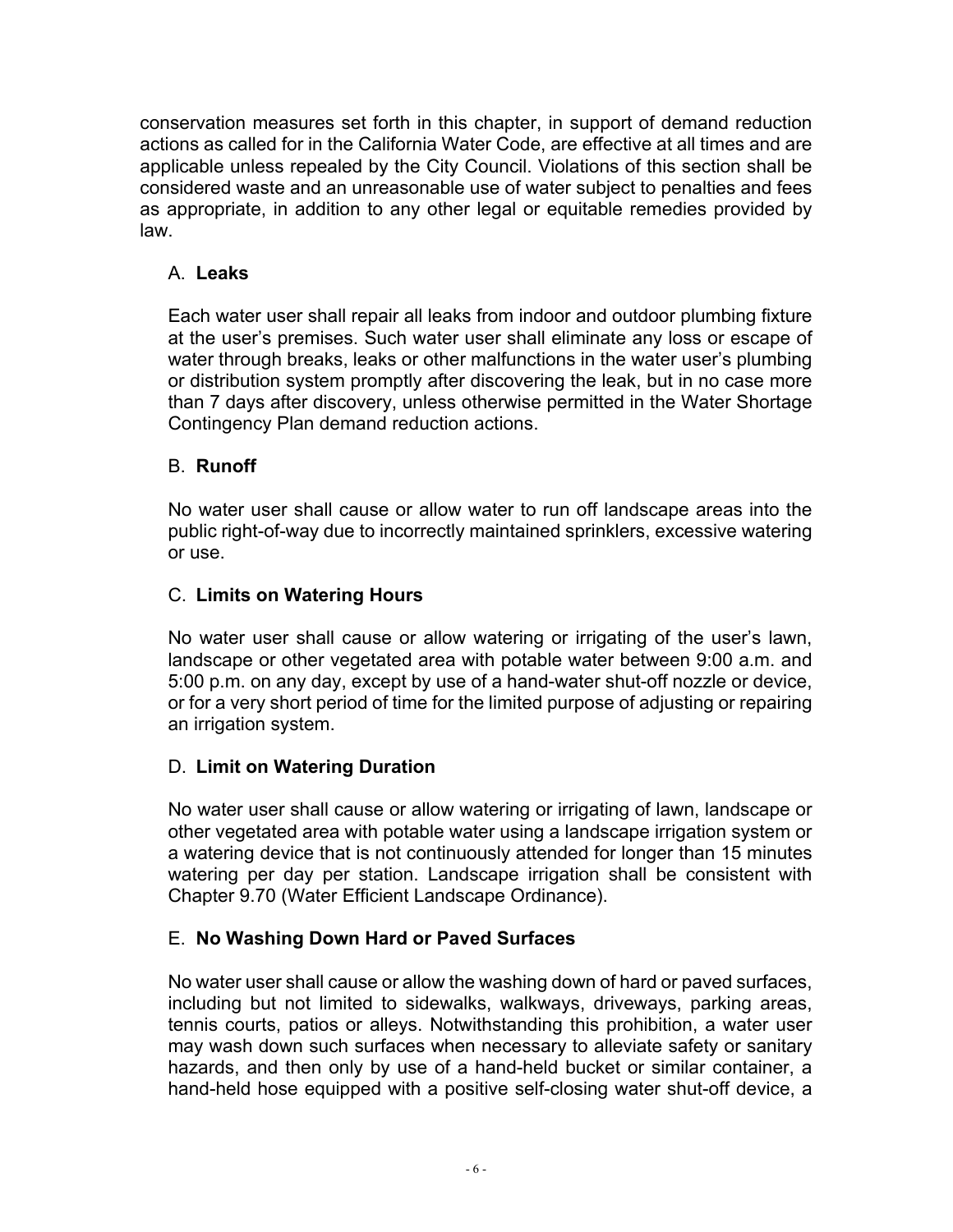low-volume, high-pressure cleaning machine equipped to recycle any water used, or a low-volume high-pressure water broom.

#### F. **Re-circulating Water Required for Water Fountains and Decorative Water Features**

No person shall operate a water fountain or other decorative water feature that does not use re-circulated water.

## G. **No Installation of Single Pass Cooling Systems**

No person shall install single pass cooling systems in connection with new water service.

#### H. **No Installation of Non-re-circulating in Commercial Car Wash and Laundry Systems**

No person shall install non-re-circulating water systems in connection with commercial conveyor car wash and commercial laundry systems. The owner or operator of any commercial conveyor car wash system shall install operational re-circulating water systems or secure a waiver of this requirement from the Director.

## I. **Washing of Vehicles and Equipment.**

No person shall wash a motor vehicle, trailer, boat or other type of mobile equipment other than by a hand-held bucket or by a hose equipped with a positive shut-off nozzle. This prohibition shall not apply to washing performed at a commercial car wash.

## J. **Water Upon Request**

Restaurants shall not offer water service and shall serve water only to a customer that specifically requests water.

# **9.37.020 Determination of Water Shortage Level**

The City's Water Shortage Levels are aligned with the six standard State Water Shortage Levels and as defined in MWDOC's as well as the City's Water Shortage Contingency Plan to comply with California Water Code Section 10632(a)(3). The Water Shortage Levels represent shortages from normal reliability as determined in the Annual Water Supply and Demand Assessment, corresponding to progressive ranges of 10, 20, 30, 40, 50, and greater than 50 percent shortages. The City Council may declare a Water Shortage Level upon making a finding specified in DWR Table 8-1, by resolution adopted at a regular or special meeting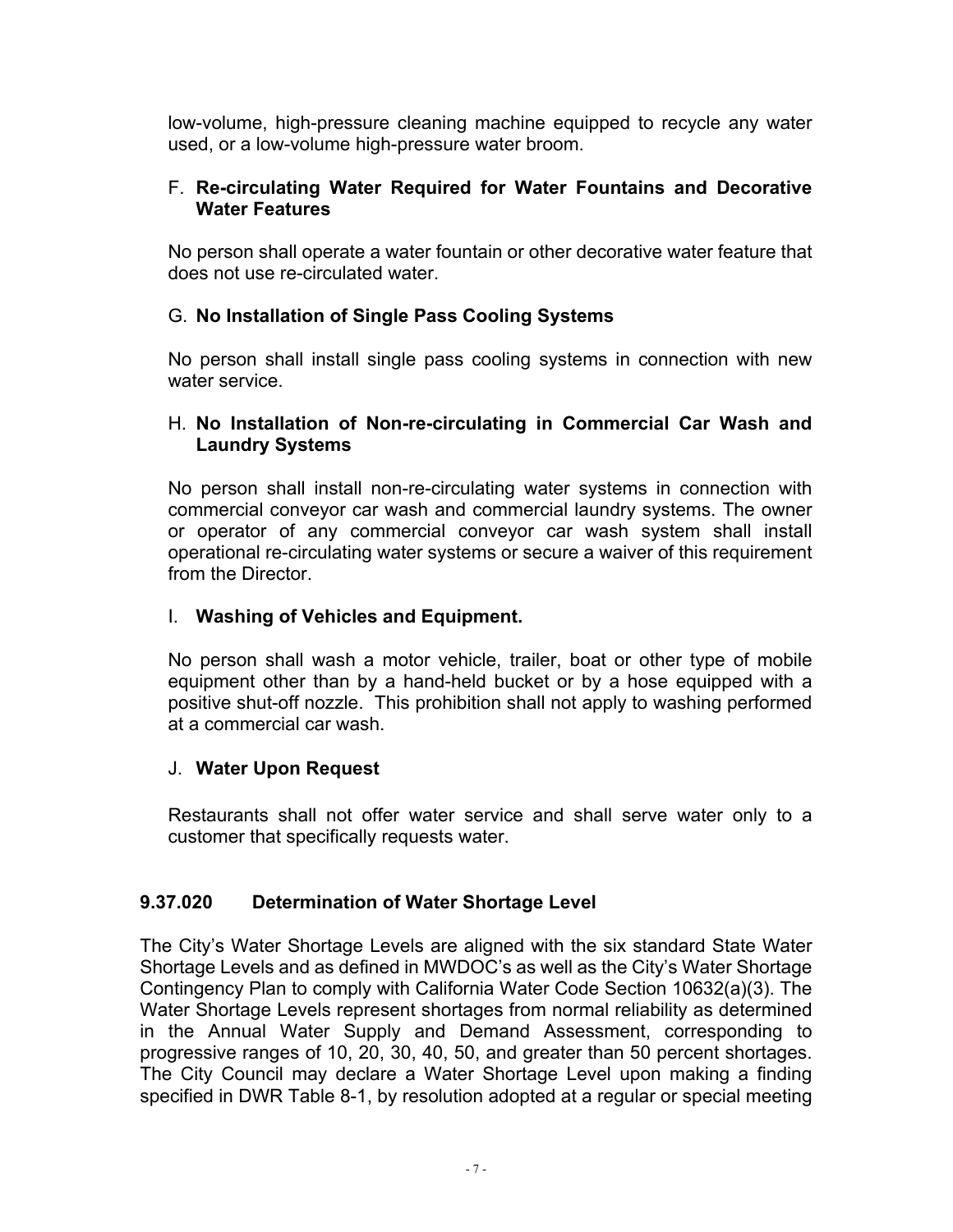after a public hearing. Such resolutions shall specify the start day of the Level and shall be effective upon posting in a publication of general circulation within the City.

A. DWR Table 8-1 from the City's Water Shortage Contingency Plan defines the conditions that trigger each Water Shortage Level as follows:

| <b>DWR Table 8-1</b><br><b>Water Shortage Contingency Plan Levels</b> |                                            |                                                                                                                                                                                                                                                                                                                                                                                                                                                                                                                 |  |
|-----------------------------------------------------------------------|--------------------------------------------|-----------------------------------------------------------------------------------------------------------------------------------------------------------------------------------------------------------------------------------------------------------------------------------------------------------------------------------------------------------------------------------------------------------------------------------------------------------------------------------------------------------------|--|
| <b>Shortage</b><br>Level                                              | <b>Percent</b><br><b>Shortage</b><br>Range | <b>Shortage Level Response Actions</b>                                                                                                                                                                                                                                                                                                                                                                                                                                                                          |  |
| $\underline{0}$                                                       | 0%<br>(Normal)                             | A Level 0 Water Supply Shortage - Condition exists when the City<br>notifies its water users that no supply reductions are anticipated in this<br>year. The City proceeds with planned water efficiency best practices to<br>support consumer demand reduction in line with state mandated<br>requirements and local City goals for water supply reliability. Permanent<br>water waste prohibitions are in place as stipulated in the City's Water<br>Shortage Contingency Response Ordinance.                  |  |
| $\overline{1}$                                                        | Up to 10%                                  | A Level 1 Water Supply Shortage - Condition exists when the City<br>notifies its water users that due to drought or other supply reductions, a<br>consumer demand reduction of up to 10% is necessary to make more<br>efficient use of water and respond to existing water conditions. The type<br>of event that may prompt the City to declare a Level 1 Water Supply<br>Shortage may include, among other factors, a finding that its wholesale<br>water provider calls for extraordinary water conservation. |  |
| $\overline{2}$                                                        | 11% to<br>20%                              | A Level 2<br>Supply Shortage - Condition<br>when<br>Water<br>exists<br>the City notifies its water users that due to drought or other supply<br>reductions, a consumer demand reduction of up to 20% is necessary to<br>make more efficient use of water and respond to existing water<br>conditions. Upon declaration of a Level 2 Water Supply Shortage<br>condition, the City shall implement the mandatory Level 2 conservation<br>measures identified in this ordinance.                                   |  |
| $\overline{3}$                                                        | 21% to<br>30%                              | A Level 3 Water Supply Shortage - Condition exists when the City<br>declares a water shortage emergency condition pursuant to California<br>Water Code section 350 and notifies its residents and businesses that<br>up to 30% consumer demand reduction is required to ensure sufficient<br>supplies for human consumption, sanitation and fire protection.<br>The City must declare a Water Supply Shortage Emergency in the<br>manner and on the grounds provided in California Water Code section<br>350.   |  |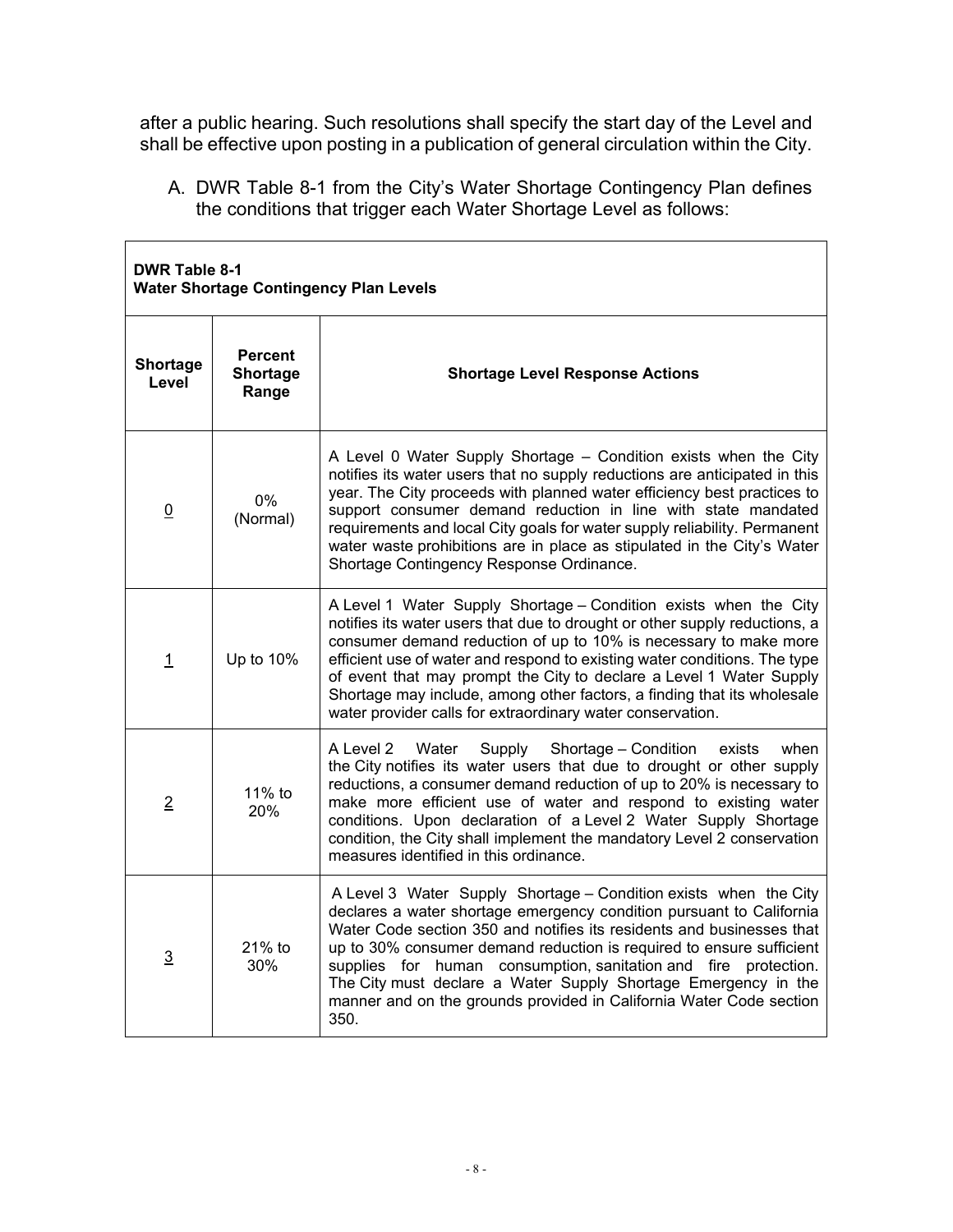#### **DWR Table 8-1 Water Shortage Contingency Plan Levels**

| <b>Shortage</b><br>Level | <b>Percent</b><br><b>Shortage</b><br>Range | <b>Shortage Level Response Actions</b>                                                                                                                                                                                                                                                                                                                                                                                                                                                                                       |  |
|--------------------------|--------------------------------------------|------------------------------------------------------------------------------------------------------------------------------------------------------------------------------------------------------------------------------------------------------------------------------------------------------------------------------------------------------------------------------------------------------------------------------------------------------------------------------------------------------------------------------|--|
| 4                        | $31\%$ to<br>40%                           | Shortage -<br>Condition<br>A Level 4<br>Water<br>Supply<br>exists when<br>the City declares a water shortage emergency condition pursuant to<br>California Water Code section 350 and notifies its residents and<br>businesses that up to 40% consumer demand reduction is required to<br>ensure sufficient supplies for human consumption, sanitation and fire<br>protection. The City must declare a Water Supply Shortage Emergency<br>in the manner and on the grounds provided in California Water Code<br>section 350. |  |
| 5                        | 41% to<br>50%                              | Supply Shortage - Condition exists<br>when<br>A Level 5 Water<br>the City declares a water shortage emergency condition pursuant to<br>California Water Code section 350 and notifies its residents and<br>businesses that up to 50% or more consumer demand reduction is<br>required to ensure sufficient supplies for human consumption, sanitation<br>and fire protection. The City must declare a Water Supply Shortage<br>Emergency in the manner and on the grounds provided in California<br>Water Code section 350.  |  |
| 6                        | $>50\%$                                    | A Level 6 Water Supply Shortage - Condition exists when the City<br>declares a water shortage emergency condition pursuant to California<br>Water Code section 350 and notifies its residents and businesses<br>that greater than 50% or more consumer demand reduction is required<br>to ensure sufficient supplies for human consumption, sanitation and fire<br>protection. The City must declare a Water Supply Shortage Emergency<br>in the manner and on the grounds provided in California Water Code<br>section 350. |  |
| NOTES:                   |                                            |                                                                                                                                                                                                                                                                                                                                                                                                                                                                                                                              |  |
|                          |                                            |                                                                                                                                                                                                                                                                                                                                                                                                                                                                                                                              |  |

The shortage response actions that align with each Level of Water Supply Shortage are defined in the City's Water Shortage Contingency Plan, or as may be amended from time to time, along with an estimate of the extent to which the gap between supplies and demand will be reduced, and include:

- 1. Locally appropriate supply augmentation actions.
- 2. Locally appropriate demand reduction actions to respond to shortages.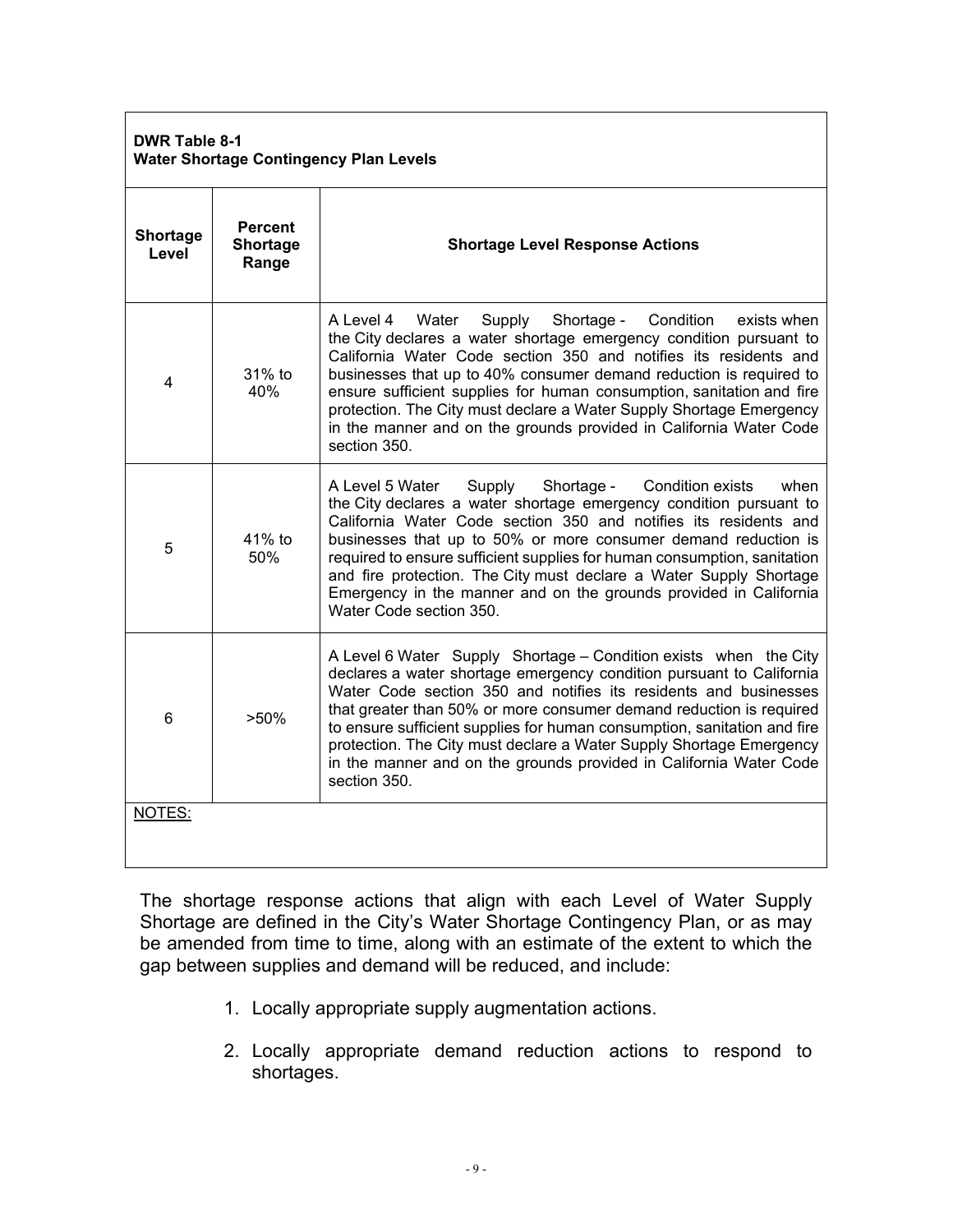- 3. Locally appropriate operational changes.
- 4. Additional mandatory prohibitions against specific water use practices, in addition to state-mandated prohibitions, as deemed necessary by the City.
- B. Each elevated shortage level will include the elements of the previous shortage level(s), including permanent mandatory water conservation measures as defined in this Ordinance and the City's Water Shortage Contingency Plan. As deemed necessary, an allocation of water supply under a water supply emergency condition beyond Water Shortage Contingency Plan defined actions may be required to be implemented when conditions dictate necessary.
- C. No person shall violate any provisions of the City's Water Shortage Contingency Plan applicable to a particular Water Storage Level during a period in which conditions of such Water Storage Level have been declared to exist.
- D. Upon determining that water shortage conditions continue to exist but have improved to the point that it is appropriate to move to a less restrictive level, the City Council shall adopt a resolution declaring the existence of the new water shortage level. Upon determining that water shortage conditions no longer exist, the City Council shall adopt a resolution declaring an end to the water shortage.

## **9.37.025 Procedures and Protocols for Communication**

Upon declaration of a water shortage, the City will inform all relevant stakeholders, including customers, the public, interested parties, and local, regional, and state governments, of the applicable Water Storage Level and the effective date of the water shortage actions associated with the relevant Water Shortage Level according to the communication procedures identified in the City's Water Shortage Contingency Plan, including:

- A. Any current or predicted shortages as determined by the Annual Water Supply and Demand Assessment.
- B. Any shortage response actions triggered or anticipated to be triggered by the Annual Water Supply and Demand Assessment.
- C. Any other relevant communications.

## **9.37.030 Relief from Water Conservation Measures**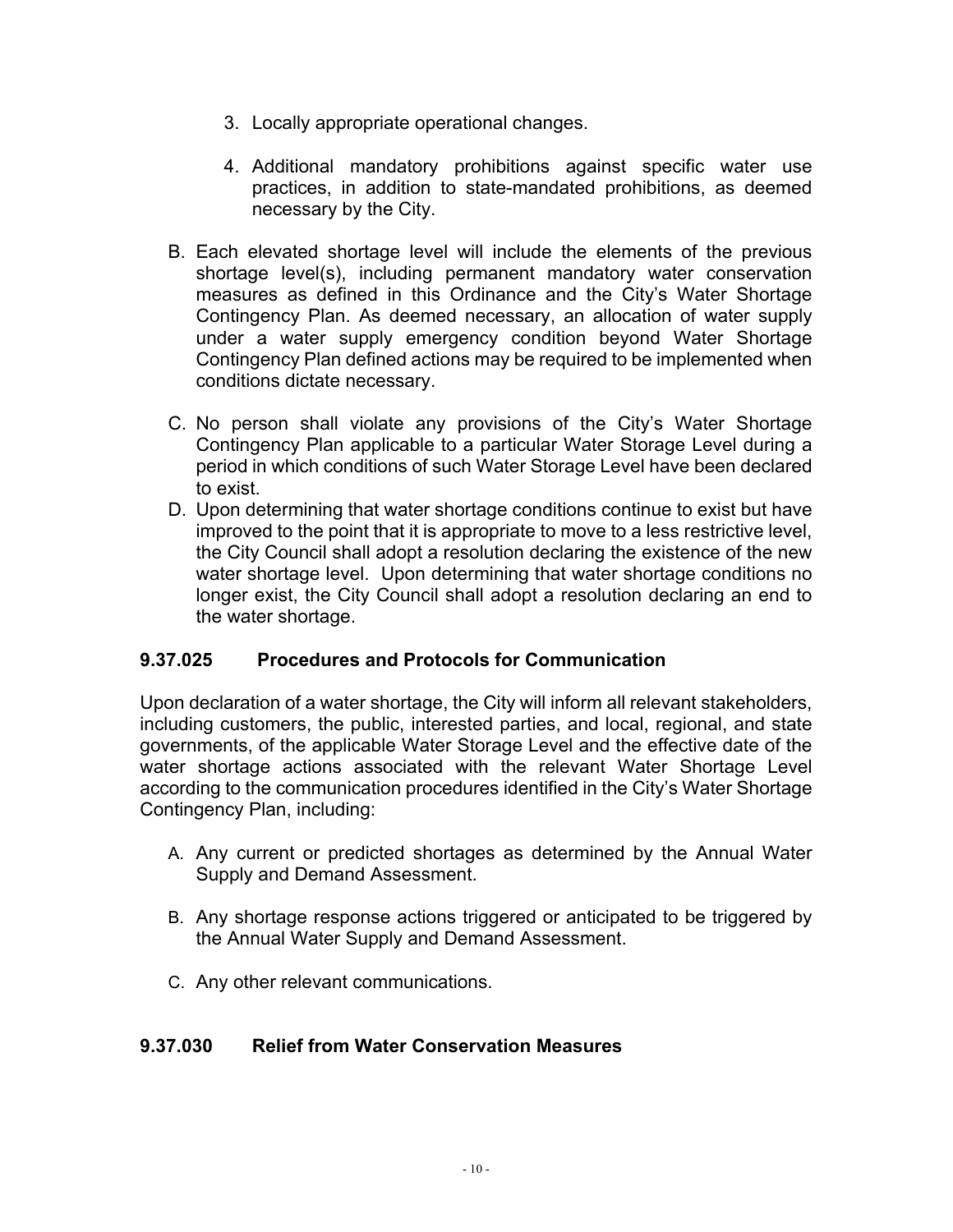- A. Within fifteen (15) days of the effective date of a resolution declaring the Water Shortage Level, any water user may apply to the Director for relief from the applicable water conservation measures. Applications shall be filed on a City-provided form and shall be accompanied by an application fee in an amount set by City Council resolution.
- B. The Director may approve, conditionally approve or deny an application for relief from water conservation measures. In making such determination, the Director shall consider the following factors:
	- 1. Whether additional reduction in water consumption will result in unemployment.
	- 2. Whether additional persons have been added to the household (i.e., higher occupancy dwellings or Accessory Dwelling Units [ADUs]).
	- 3. Whether additional landscaped property has been added to the property since the corresponding billing period of the prior calendar year.
	- 4. Changes in vacancy factors in multi-family housing.
	- 5. Increased number of employees in commercial, industrial and governmental offices.
	- 6. Increased production requiring increased process water for nonresidential uses.
	- 7. Water uses during new construction.
	- 8. Adjustments to water use caused by emergency health of safety hazards.
	- 9. First filling of a permit-constructed swimming pool.
	- 10. Water use necessary for reasons related to family illness or health.
	- 11. Whether the applicant has achieved the maximum practical reduction in water consumption other than in the specific areas for which relief is sought.
- C. The decision of the Director shall be final.

## **9.37.035 Penalties, Violations and Enforcement of Water Conservation Measures**

A. **Penalties:** The following will apply to any person that fails to comply with any provision of this chapter or any water conservation measure adopted pursuant to this chapter or the City's for Permanent, and/or any applicable Water Shortage Level mandatory water conservation measures and demand reduction actions. The penalties set forth in this section shall be exclusive and not cumulative with any other provision of this code. Violation of water conservation measures shall be penalized as follows: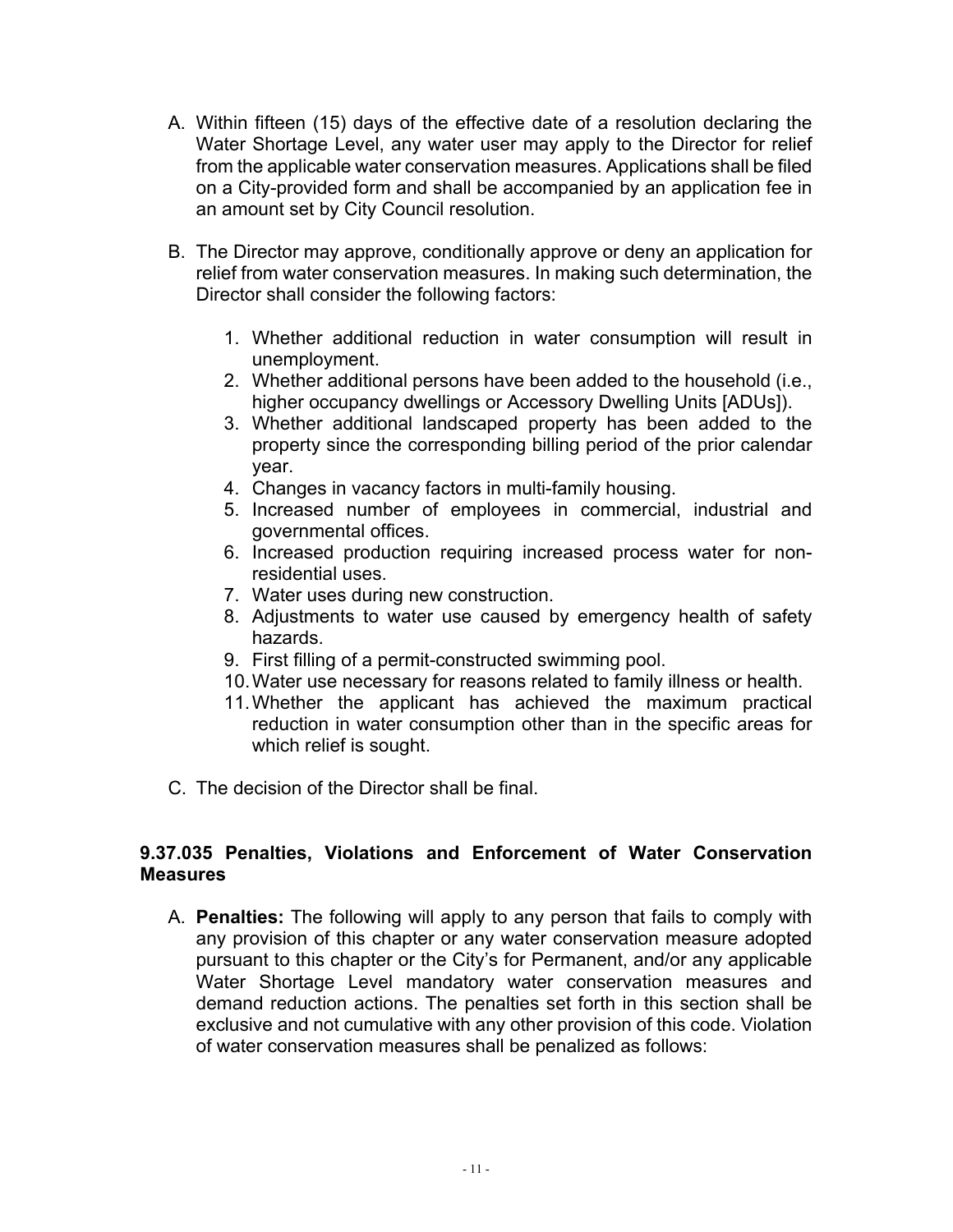- 1. *First violation*: the Director shall issue a written warning and deliver a copy of this chapter by mail or posting (i.e., door hanger).
- 2. *Second violation during a water conservation level within the preceding twelve (12) calendar months*: the Director shall impose a penalty in an amount consistent with the City's last adopted Cost Recovery **Schedule**
- 3. *Subsequent violations during a water conservation level within the preceding twelve (12) calendar months*: the City shall install a flow restricting device of appropriate size as determined by the Director, and a comparatively sized restrictor for larger service, on the service of the violator at the premises at which the violation occurred for a period of not less than 48 hours. The Director shall charge the water user the costs of installation and removal of the device and for restoration of normal service. Normal service shall not be restored until the account has been made current and all charges have been paid.
- B. **Termination of Service:** In addition to any fines, the City may disconnect and/or terminate a customer's water service for a willful violation of any water conservation measure or other mandatory restrictions of this chapter or any willful violation of any water conservation measure imposed pursuant to the Water Shortage Contingency Plan. The violator shall be responsible for payment of the City's charges for disconnecting and/or reconnecting service. All associated fees must be paid in full prior to restoration of normal service. Nonpayment will be subject to the same remedies as nonpayment of basic water rates.
- C. **Separate Offenses:** Each day that a violation of this chapter occurs is a separate offense.
- D. **Notice of Violation:** Except for violations of this chapter subject to excessive water use penalties, if any person fails or refuses to comply with this chapter, the City's Water Storage Contingency Plan, or any water conservation measure adopted pursuant thereto, the Director or his/her designee shall provide that person with written notice of the violation and an opportunity to correct the noncompliance at least fifteen (15) days before taking enforcement action.
	- 1. The City will issue a Notice of Violation by mail or personal delivery at least fifteen (15) days before taking enforcement action. The written notice shall be mailed via United States first class mail to the address of the violation, to the party who is billed for the water, or to the Owner of the property, as appropriate, and shall also be posted or presented at the site of the violation.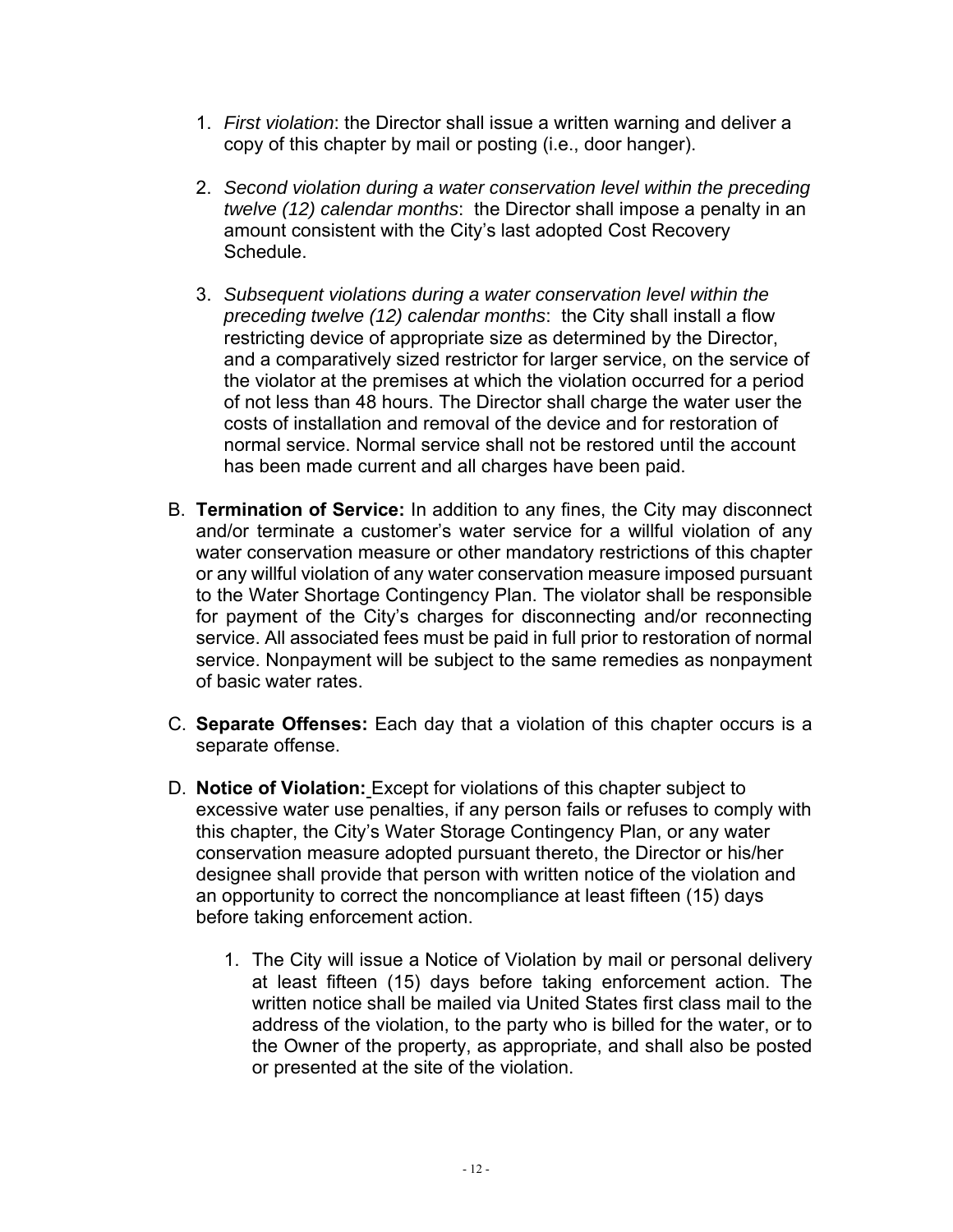- 2. The Notice shall contain the following information:
	- a. State the time, date, and place of violation;
	- b. State a general description of the violation;
	- c. State the means to correct the violation;
	- d. State a date by which correction is required; and,
	- e. State the possible consequences of failing to correct the violation.

#### E. **Appeal and Hearing:**

- 1. Issuance of the first violation notice shall not be subject to any right of hearing or appeal.
- 2. Any person receiving a notice of second or subsequent violation may request a hearing before the Director by filing a written appeal with the city clerk no later than the close of business on the day before the date scheduled for enforcement action. The appeal fee shall be in an amount set by City Council resolution. A timely request for a hearing shall stay the installation of a flow-restricting de vice on the appellant's premises until a decision has been made on the appeal. If the Director determines that the surcharge was incorrectly assessed, the City shall refund any money deposited by the customer. The Director's decision on the appeal shall be final.
- 3. Notwithstanding Subsection F(2), pending receipt of a written appeal or pending a hearing pursuant to an appeal, the City may take appropriate steps to prevent the unauthorized use of water as appropriate to the nature and extent of the violations and the current declared water level condition."
- **SECTION 5**: CEQA. The City Council determines that the adoption of this Water Shortage Contingency Response Ordinance is exempt from environmental review under the California Environmental Quality Act ("CEQA") pursuant to Water Code Sections 10632 and 10652, and Sections 15282 and 15307 of the CEQA Guidelines.
- **SECTION 6.** Severability**.** If any section, subsection, subdivision, paragraph, sentence, clause or phrase of this Ordinance or any part thereof is for any reason held to be invalid, such invalidity shall not affect the validity of the remaining portions of this Ordinance or any part hereof. The City Council of the City of Seal Beach hereby declares that it would have passed each section, subsection, subdivision, paragraph, sentence, clause or phrase hereof, irrespective of the fact that any one or more sections, subsections, subdivisions, paragraphs, sentences, clauses or phrases be declared invalid.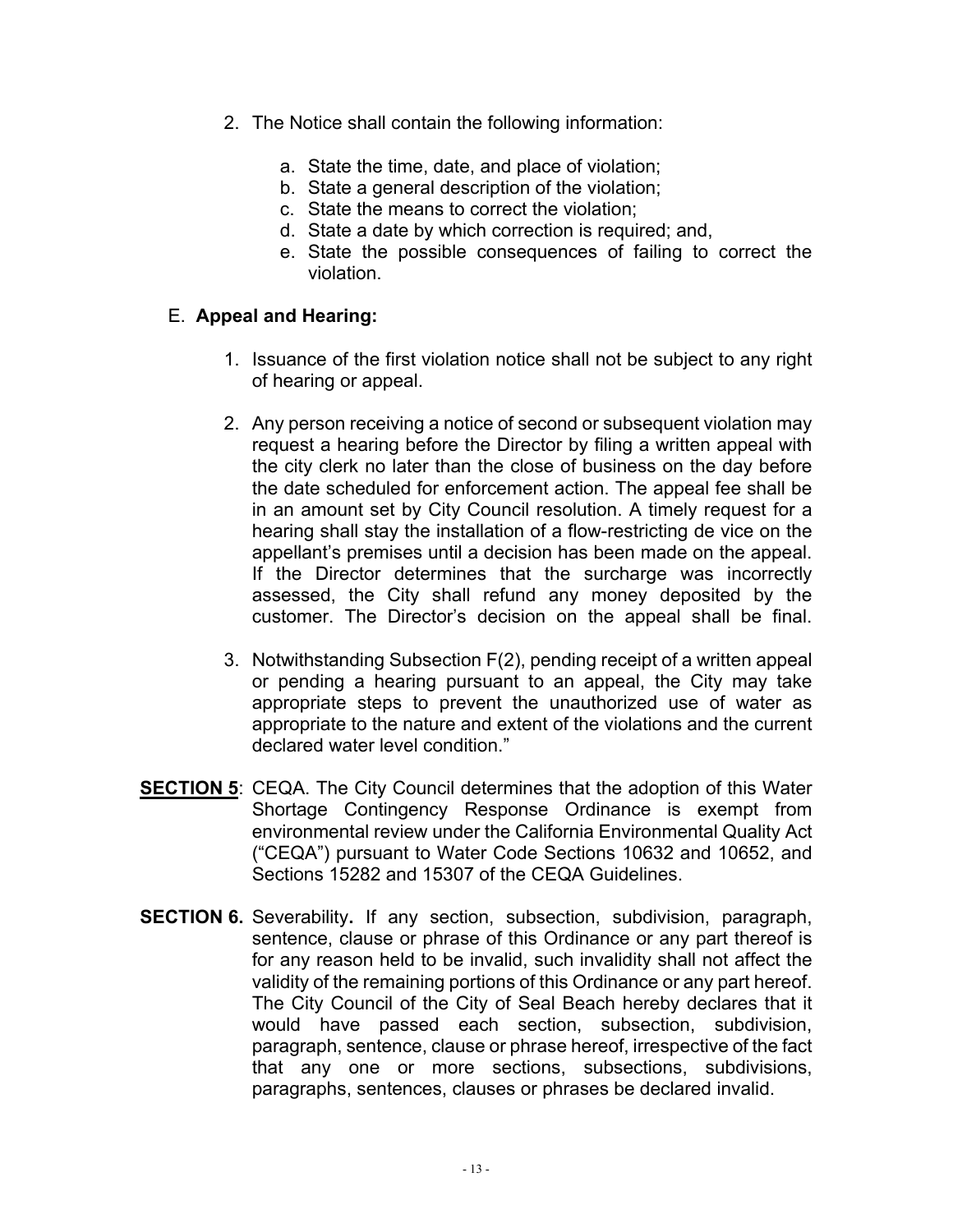- **SECTION 6:** Effective Date. This Ordinance shall become effective upon adoption in accordance with Water Code section 376.
- **SECTION 7:** Publication. The City Clerk shall certify to the adoption of this Ordinance and shall post or publish this Ordinance or a summary as required by law.